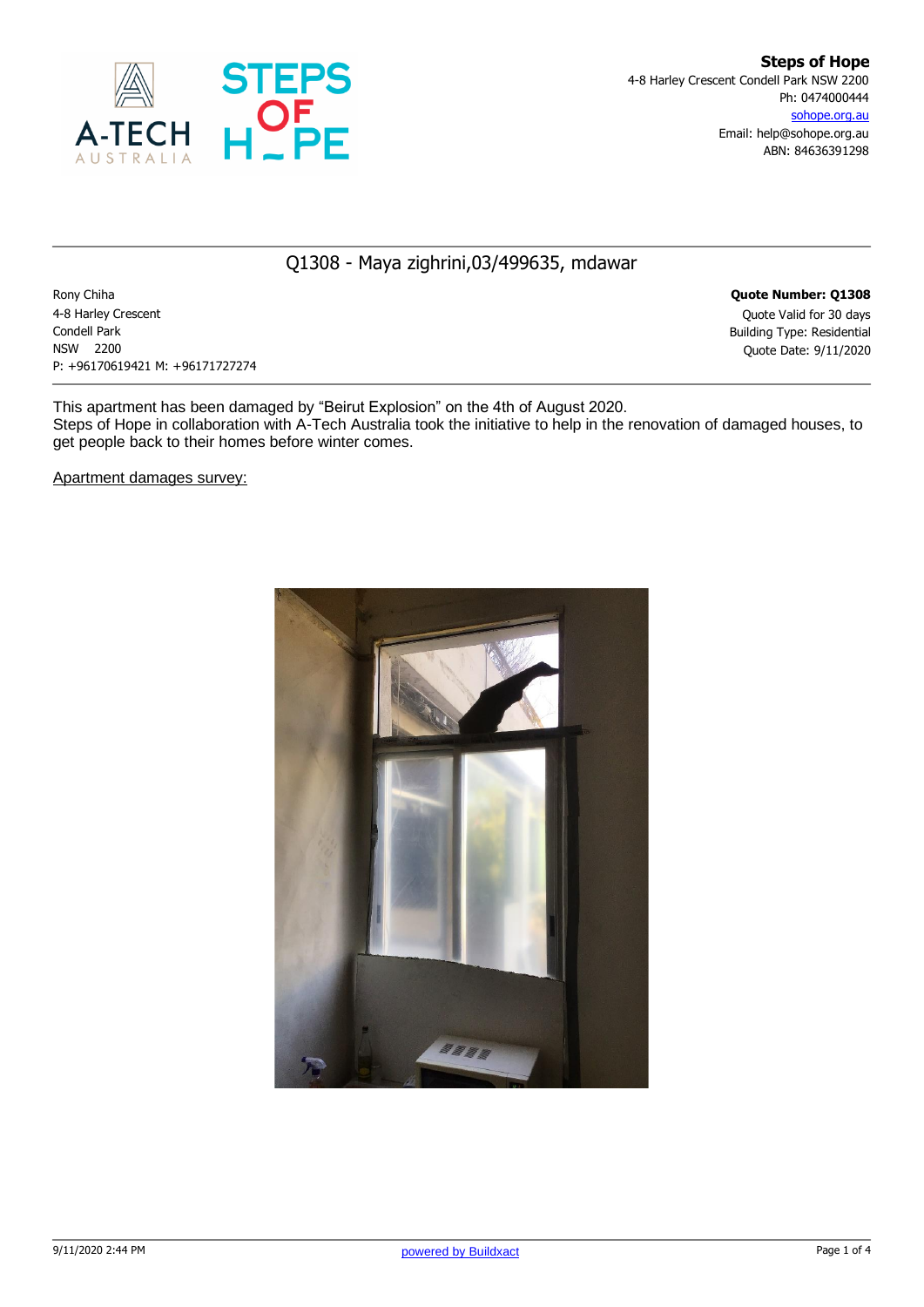

## Q1308 - Maya zighrini,03/499635, mdawar

## **Estimate**

| Customer:           |                                               |                    |                        | <b>Estimate Details:</b>                                      |              |            |
|---------------------|-----------------------------------------------|--------------------|------------------------|---------------------------------------------------------------|--------------|------------|
| Rony Chiha          |                                               |                    |                        | Net Total:                                                    | \$1,516.00   |            |
| 4-8 Harley Crescent |                                               |                    |                        | Markup:                                                       | $$0.00(0\%)$ |            |
| Condell Park        |                                               |                    |                        | Tax:                                                          | \$0.00       |            |
| NSW 2200            |                                               |                    |                        | <b>Estimate Total:</b>                                        | \$1,516.00   |            |
|                     | Ph: +96170619421<br>Email: help@sohope.org.au |                    |                        | <b>Building Type: Residential</b><br>Date Prepared: 9/11/2020 |              |            |
|                     |                                               |                    | <b>Cost Categories</b> |                                                               |              |            |
|                     | Code                                          | <b>Description</b> |                        | <b>Total</b>                                                  |              |            |
|                     | Aluminium and Glass                           |                    |                        |                                                               |              | \$1,236.00 |
| 2                   | Labor                                         |                    |                        |                                                               |              | \$180.00   |

a Transportation \$100.00

Net Total: \$1,516.00

Markup: \$0.00

Tax: \$0.00

**Estimate Total: \$1,516.00**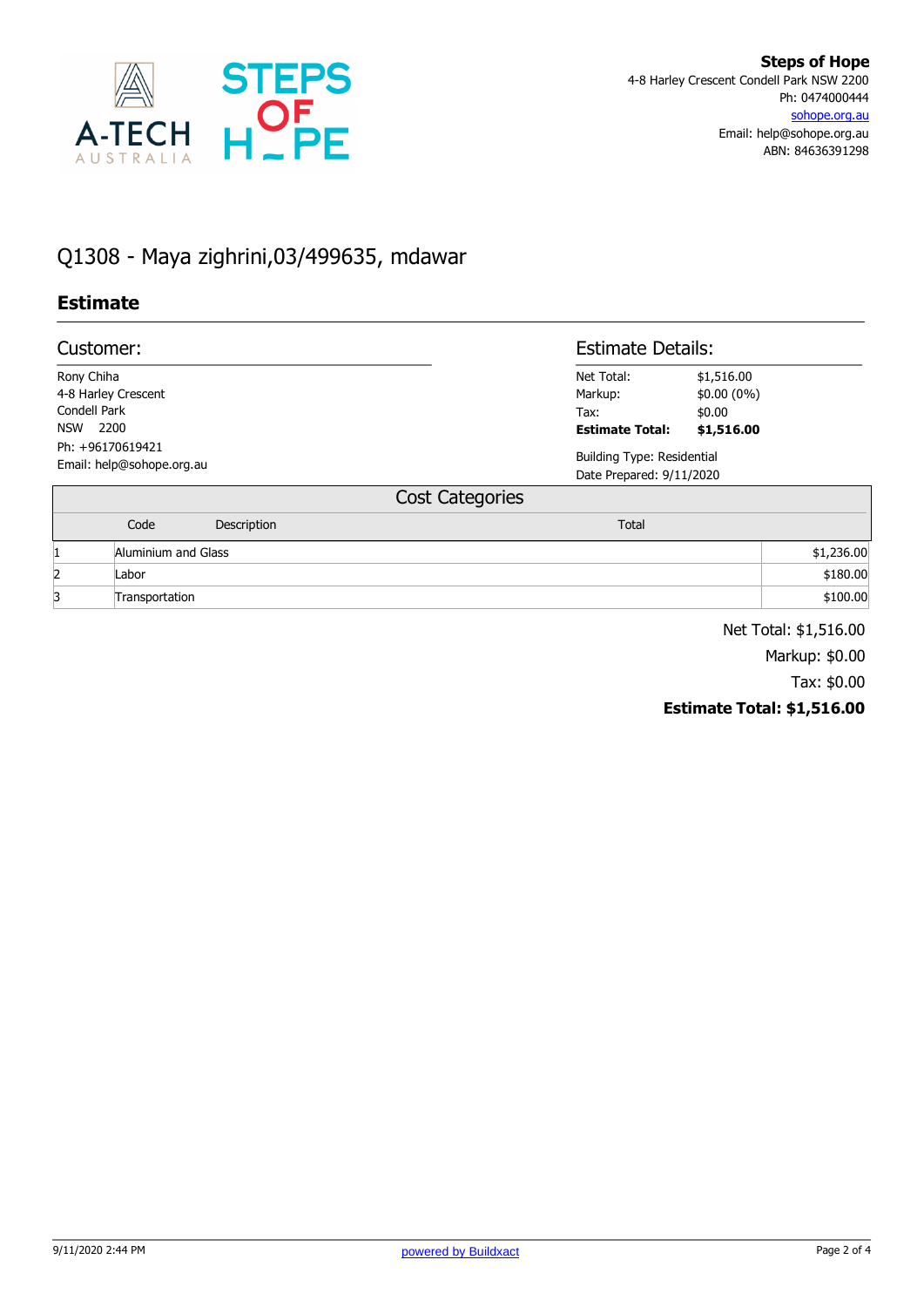

**Steps of Hope** 4-8 Harley Crescent Condell Park NSW 2200 Ph: 0474000444 sohope.org.au Email: help@sohope.org.au ABN: 84636391298